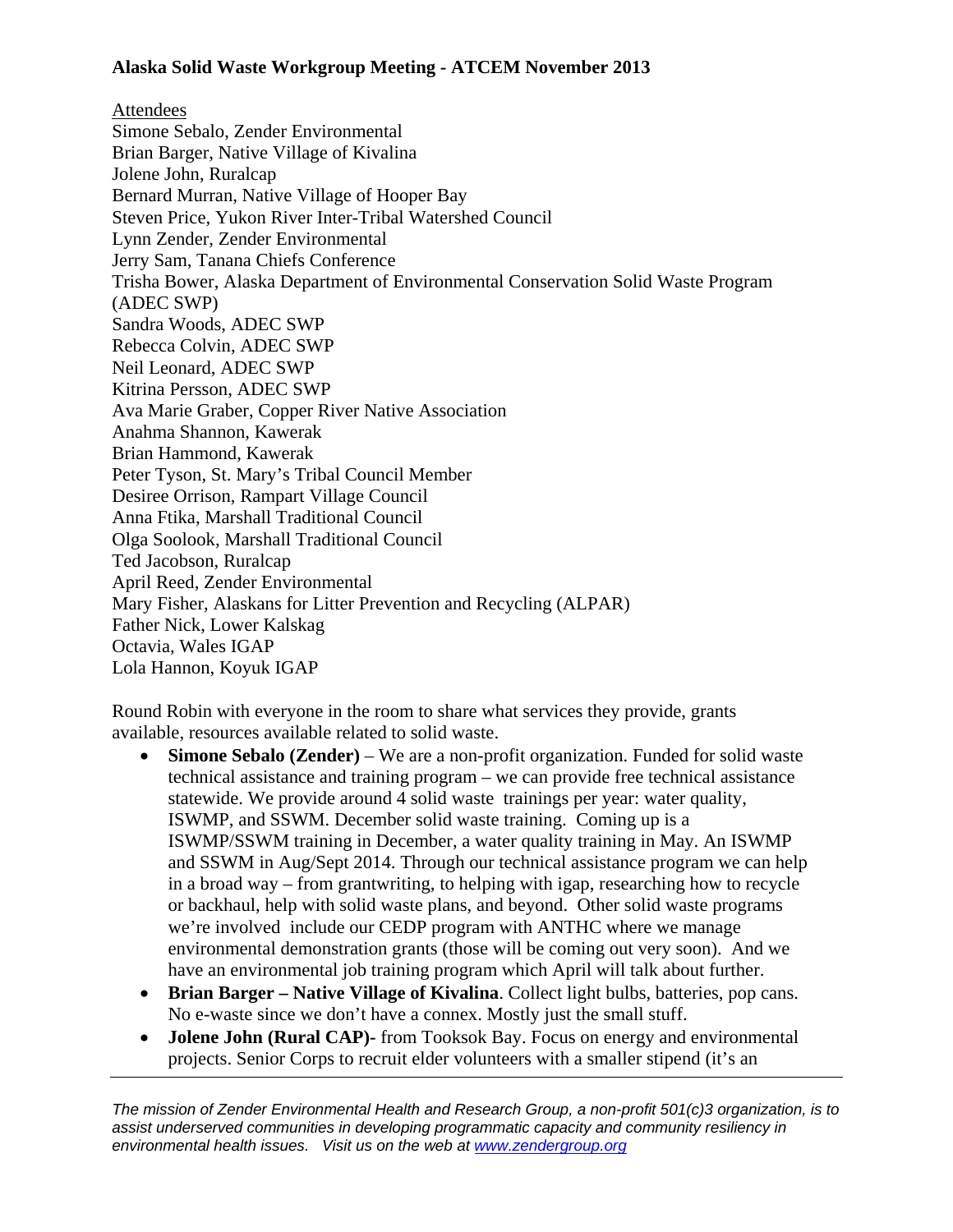opportunity for elders to connect with youth. Not necessarily a job. Very small stipend. Doesn't need to be 40 hours a week. Can be as little as 15 hours), BIRCH working in behavioral health, AmeriCorps RAVEN positions around environmental issues, then VISTA focused on energy efficiency, home renovation, and financial education. You do get a stipend of \$1200 a month. Also get \$5500 education award if you complete a full year of service. Some colleges will double that amount since you were a volunteer. Currently recruiting 20 new members. Charlie Ess coordinates. We have a booth. We want to encourage young people and adults to be AmeriCorps volunteers. Rural cap also has senior employee Ted Jacobson. He and Eric can assist villages on solid waste management grant funding. Very specific to 43 villages. Grant proposal due Nov 22. Up to 80,000 per site. Agency support would be great with these projects. Funded 7 communities this past year.

- **Bernard Murran (IGAP Native Village of Hooper Bay)** been with IGAP 6 years. Have issues with current site that is unpermitted due to location. Honeybuckets and hazardous materials are going in the dump. We have a backhaul program and we need more funding for this. It takes a few months to fill one connex with e-waste. Leftover IGAP funds go to pay for half of freight for recycling. YRITWC pays the other half of freight. Applied for mini grant to study new landfill site. It has been studied and it can be permitted. It's about a mile away. We have to cross the lowland. It is ready. Our native village corporation signed documents to get a new site recently. ALPAR helps ship out 7 tons of pop cans. Also apply for mini grant from Rural Cap for \$40,000 to get 7 trash bins and an ATV. Seven is not enough for 1200 people. We need to apply for more grants. Vendor (Tok welding) is working with us to improve the trash bins.
- **Steven Price (Yukon River Inter-Tribal Watershed Council)** I am solid waste department manager. My job is to help Tribes get rid of hazardous waste, batteries, and light bulbs. We work with University of Washington to provide trainers for hazardous waste technician training. Training is two 1-week classes. It will be in Feb and March. First week is HAZWOPER then second week is DOT regulations and transport information. They are free. Eligible to all Tribes but we have preference to Tribes in Yukon River watershed. We have some travel scholarship funding. Will be in Fairbanks.
- **Lynn Zender** RACEJT (job training program) provides funding for unemployed people to be trained and work on environmental issues. We are working with UAF Bristol Bay campus to try to get an occupational endorsement. This should help the statewide effort towards training. For example, RALO or HAZWOPER trainings could count as a UAF class and people could qualify for financial aid and tuition.
- **Jerry Sam (TCC)** environmental technician. 30 communities to manage solid and hazardous waste. Working on improving landfill conditions. Trash can get overwhelming. Taking action is not an easy step for some communities but you can make good changes. I'm seen good changes in 10 years. Host 3 day spring training. Funded from USDA on an annual basis. I have a good knowledge of rural Alaska and we try to make things as useful as possible for rural solutions to solid waste issues. The relationship with tech assistance and the state is definitely improving.
- **Trisha Bower (DEC)** Work with interior and northern Alaska. Permitting and technical assistance. Last spring we changed regulations. We have simplified permit application forms. They are PDF'd on our website.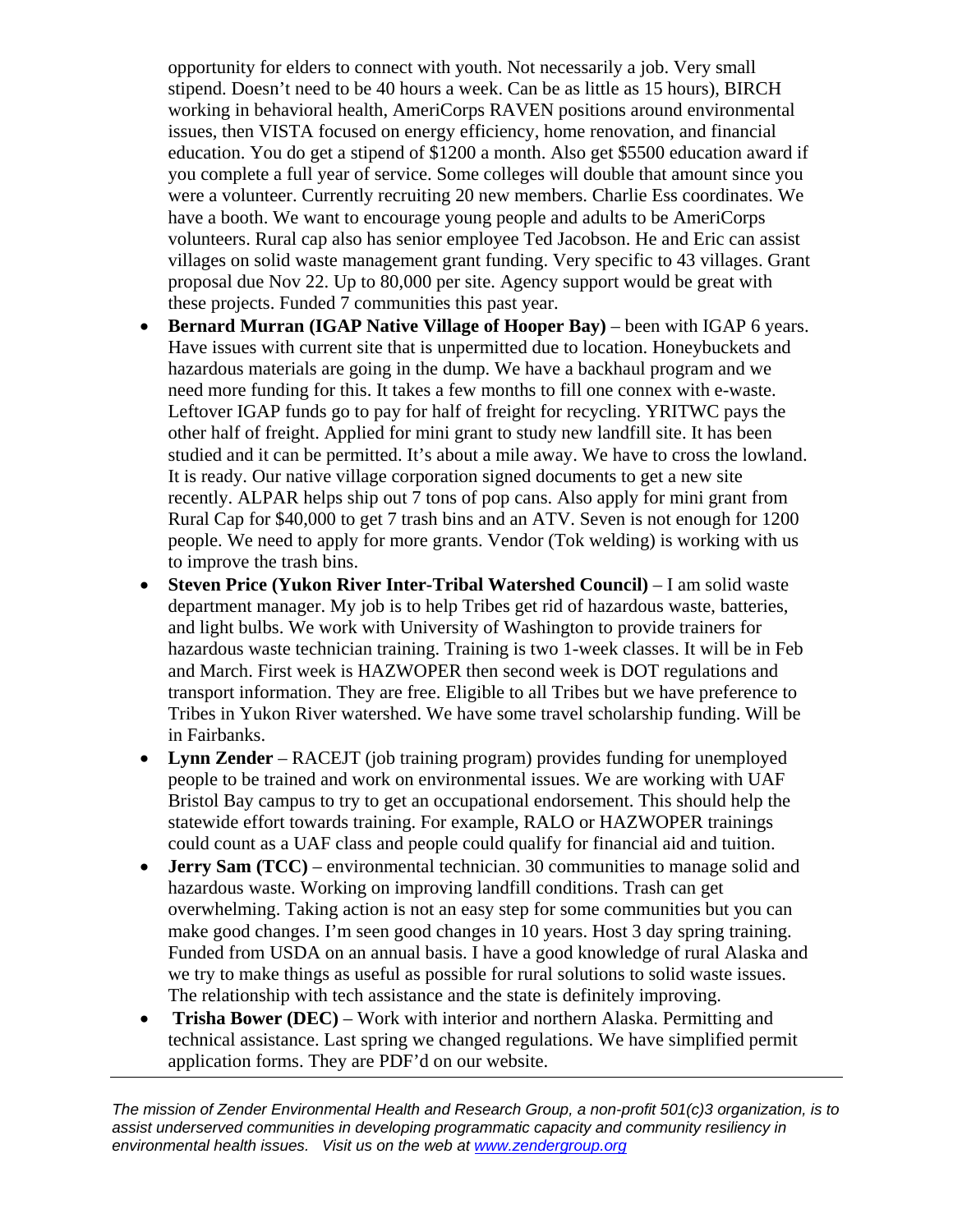- **Sandra Woods (DEC)** tech assistance southwest Alaska and NW arctic borough. We are regulators but we want to help.
- **Rebecca Colvin (DEC)** special projects person not assigned to regions. Also general point of contact for the region. For example for big construction projects, etc.
- **Neil Leonard (DEC)** class I and II landfills. Still getting familiar with smaller landfills.
- **Ava Marie Graber (Copper River Native Association)** brand new Tribal response program coordinator
- **Anahma Shannon (Kawerak)** environmental coordinator in Nome
- **Kitrina Persson (DEC)** Bristol Bay area generally.
- **Brian Hammond (Kawerak** director of community planning and development) this is my introduction to ATCEM
- **Peter Tyson from St. Mary's Tribal council member**
- **Reilly Kosinski (Total Reclaim)** we recycle lights, batteries, electronics, and computers. We did 77 junk vehicles and 900 tires in southeast. We try to be a jack of all trades.
- **Desiree Orrison (Environmental Coordinator for Rampart)**
- **Anna Fitka with Marshall Traditional Council**
- **Olga Soolook with Marshall Traditional Council**
- **Ted Jacobson (Rural CAP)** been doing this since 2006. Help desk for solid and hazardous waste statewide. Current president of SWANA Alaska chapter which developed the RALO training. We saw a need for training for rural communities so we put it all together to produce the RALO training. 3 day class – landfill tour and SWM training. We keep updating and adjusting as we get new feedback. We are looking to see if we can get RALO to be a one credit college course.
- **April Reed (Zender)** RACEJT manager. We are funded by EPA and ADOL and other additional funders. 4 week program covering RALO, HAZWOPER, Freon removal to help people get jobs in their rural communities. This is our  $3<sup>rd</sup>$  year. 2 weeks on in Anchorage, two weeks off, and then two weeks off. We assist people for up to 12 or 18 months in getting a job.
- Mary Fisher (ALPAR) out program is cans and #1 PETE bottles. Airlines supply free shipping. IGAP normally runs the collection and sends us the recycling. Northern Air Cargo works with us so those are the communities we work with. Unfortunately, not southeast. We do youth litter patrol grants for kids to pick up litter and we provide big yellow bags. Those are available for flooding cleans as well and we have the big marine debris clean up bags as well. We have recycling mini grants \$500 to \$1000 but not for bins. We provide money for scales, or to help build big wooden recycling bins. Depends on what you need. Just call me. We make it really simple to get the money. Cans be crushed or whole, it doesn't matter. Trying to convince people to do that individually. It saves space. Marine debris bags are about twice the size as the yellow bags, generally for collecting plastic and Styrofoam. Some airlines like double bagging.
- **Father Nick**  work part time environmental assistant as **Lower Kalskag**. Work with ALPAR and I'm still learning. Just started last year. The older I get the more I think about our environment especially with my children and grandchildren.